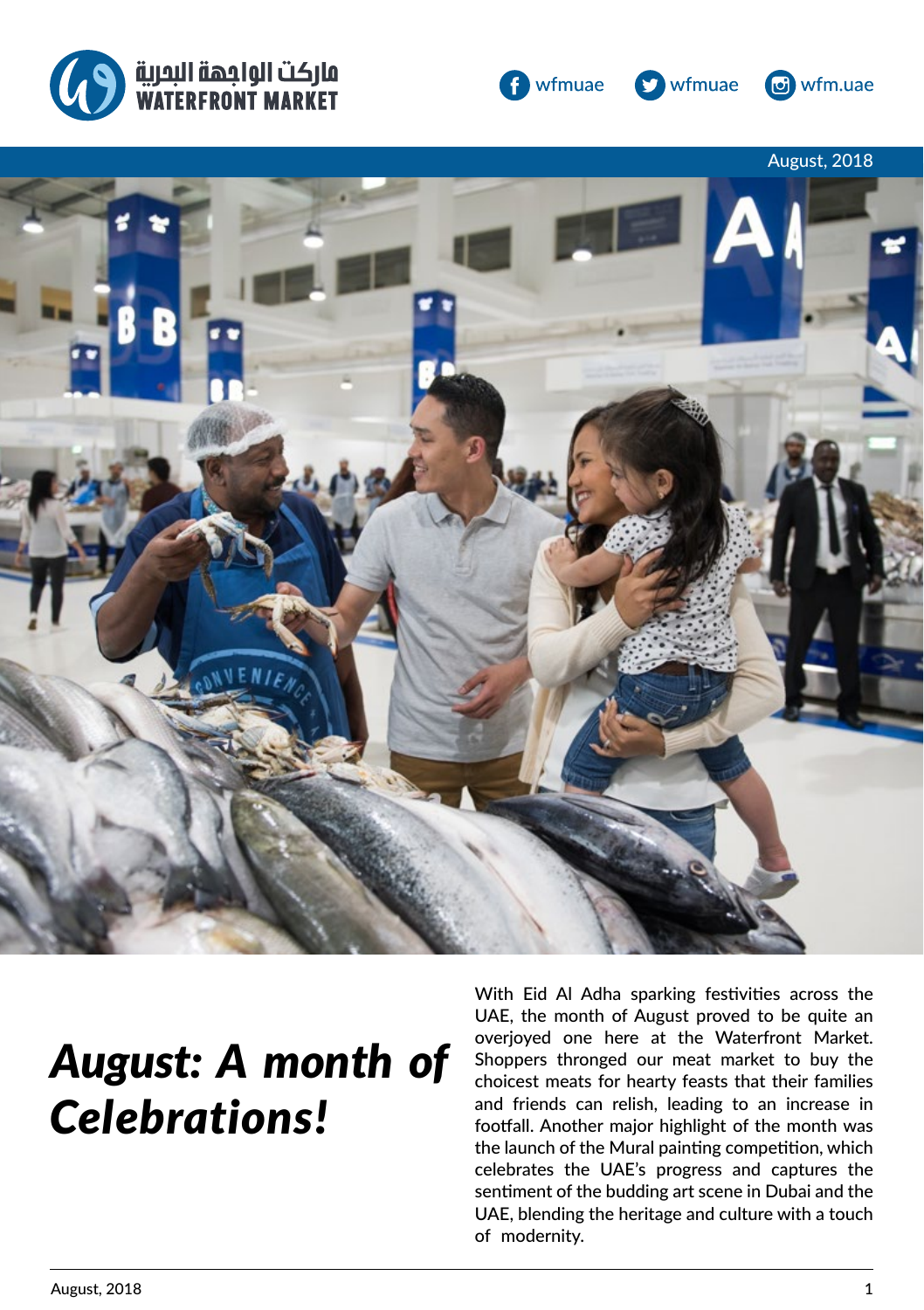# *What's Happening*



#### *Main entrance completes renovation*

Renovation of the Waterfront Market's main entrance has finally been completed and is now open providing our visitors and shoppers with easy access and entry that leads to various key points of the area. The main entrance proves to be the most strategic point, inside and outside, as designated RTA bus stops and taxi queues are just a few steps away from it.



## *Chef Visit*

The Waterfront Market is launching a mural competition, using art to portray and appreciate the UAE's culture, traditions and evolution. The competition aims to attract and showcase the works and diversity of the UAE's artists through a mural painting that represents the rich heritage and diverse culture on the wall of the Waterfront Market. Artists are encouraged to send a maximum of three original paintings, captured in high resolution to murals@wfm.ae to enter the competition.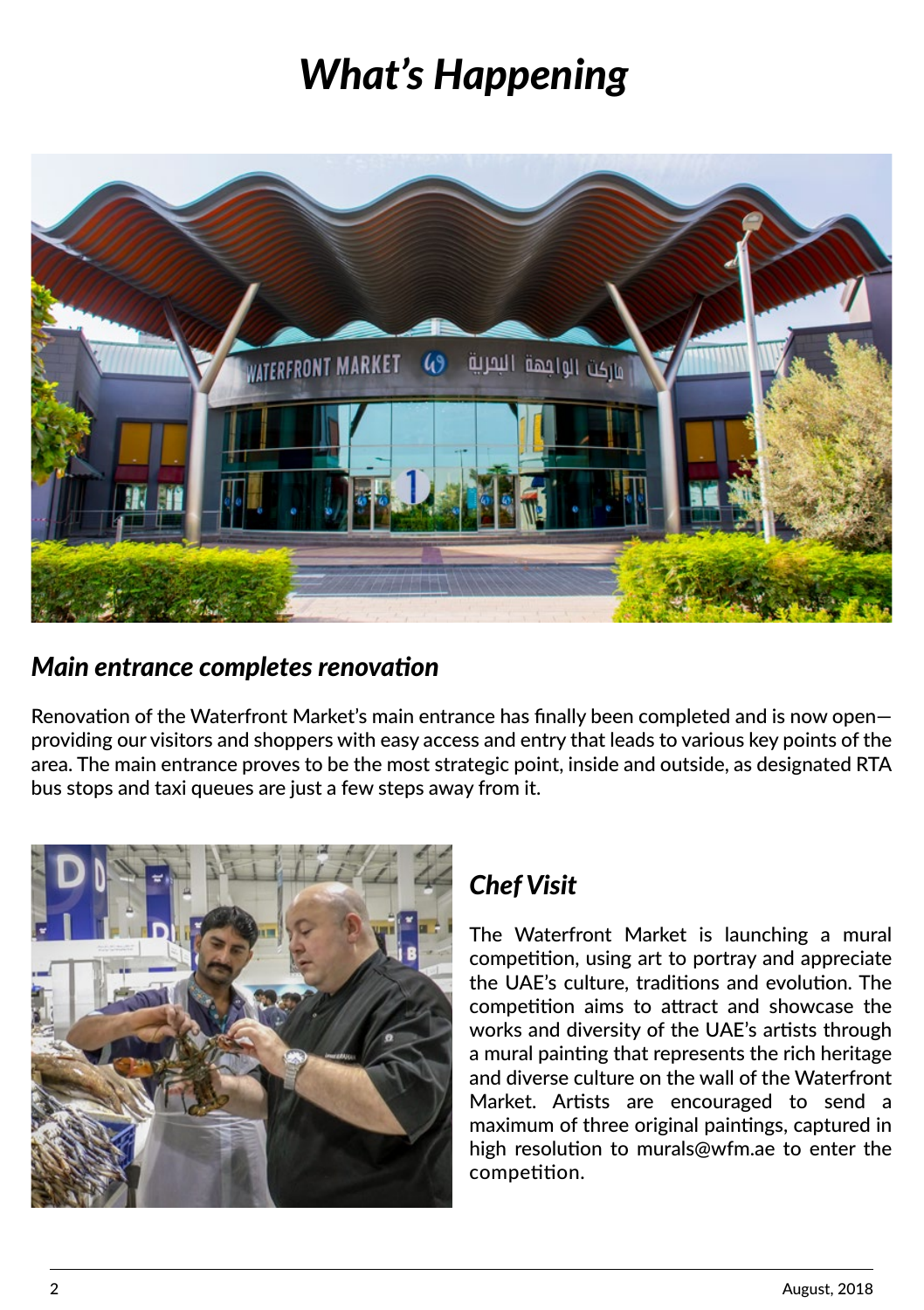

## *Hello Artists*

The Waterfront Market launched a unique mural painting competition on August 12, 2018. With an aim to create a vibrant depiction of the cultural and economic transformation of the UAE, the competition forms part of the Waterfront Market's community-focused initiatives. The UAE community has undergone a vivid change that celebrates diversity and the extraordinary progress achieved by the country, while fostering the local art scene.

### *Festive Eid Al Adha*

As part of this year's Eid Al Adha festivities, Waterfront Market organized a number of funfilled entertainment activities for its visitors and patrons of all age groups, especially families, which attracted both shoppers and their children alike to the venue during the holidays. These activities ran from August 21 to 24, 2018, presenting several attractive offers, grand prizes, dazzling entertainment and interactive activities. The happenings included magic shows, duo acrobatic show, Henna art, face painting and an arts and crafts station for the kids, which engaged them in lantern decorating, and ceramic painting.



## *What's Up*



#### *Gallery for art lovers*

As part of the Mural painting competition, Waterfront Market will host a gallery event that celebrates the creativity and originality of budding artists who participated in the competition. The competition was open for artists from across the UAE and was aimed at promoting the local culture and heritage. The art gallery will showcase the top 10 shortlisted works before selecting one final winner, who will get the opportunity to permanently display his/ her work in the Waterfront Market.